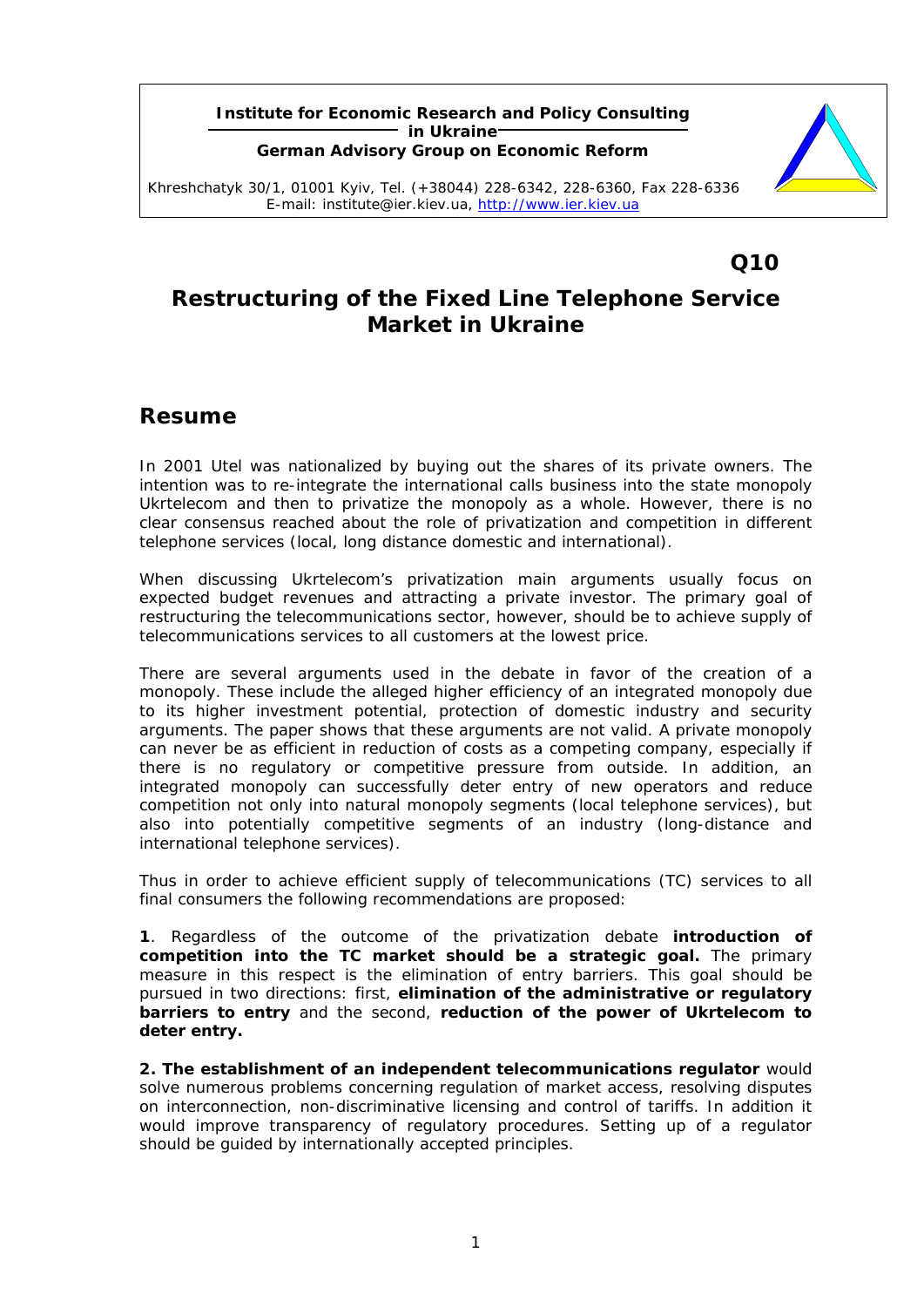In addition, a corresponding mechanism should be developed in order to avoid uncertainty occurring from overlapping regulatory responsibility.

**3.** *Regulation of interconnection* should be addressed specifically because it is one of the tools to successfully introduce competition into the market. In order to prevent conflicts each operator in the market should be obliged to offer interconnection to others. Interconnection charges can be determined via a centralized negotiation process, which should include all operators participating in the market or, in case of disagreement, via an independent regulator.

In order to avoid collusion between incumbent operators, which then would result in high mutual tariff settings in order to deter entry, newcomers should have the right to appeal to the independent regulator. In general, the procedure of setting tariffs for network usage should be transparent for all market agents and the time between requested price changes and permission should be minimized.

*4. Regulation of tariffs for final consumers should be reformed.* A clear and transparent regulation of tariffs should guarantee:

- Flexibility of tariffs with respect to changes in costs;
- Gradual convergence of tariffs to the cost structure in order to eliminate cross-subsidization;
- Fair return, which is sufficient for a provision of an optimal mix of internal and external financing to meet the sector's development. An efficient method of tariff regulation would be the introduction of price caps, where PPI-X regulation would account for PPI changes and the pace of technological development (X-factor).<sup>1</sup>

*5. The integration of Ukrtelecom & Utel poses a serious threat to competition* even if the regulatory environment would be reformed properly. Therefore the first-best solution would require the disintegration of Ukrtelecom and Utel. This would ease entry into the market for existing firms as well as for greenfield investments. In addition, it would improve conditions in order to resolve the cross-subsidization problem.

**6.** The remaining **monopoly of the Ukrtelecom-Utel** merger **needs a strong regulation** as it is usual also the case in western countries.

7. In the case **if**, for some political reasons, *Ukrtelecom will be privatized according to the present decision (integrated with Utel), the second-best approach would be to provide a maximum openness of the TC market* via easy access to the telecommunications networks in order to guarantee competition both from domestic and foreign companies. Above-mentioned principles of regulation would guarantee the development of proper rules of the game.

*8.* A careful decision concerning the *type of transformation from state ownership into private ownership is also very important.* The Ukrainian government has decided to switch the type of industry management from ownership control to regulation. This means that now privatization should be carried out carefully in order to avoid private monopolist power abuse. Under present conditions *a concession of Ukrtelecom* to strategic investors would be the *best way.* It would hit both targets: (1) to generate revenues from privatization and (2) to introduce an efficient owner. Currently privatization seems to be at a dead point where both targets are under serious threat. Even if a private investor would receive

<sup>&</sup>lt;sup>1</sup> For more details see paper N 24 of the German Advisory Group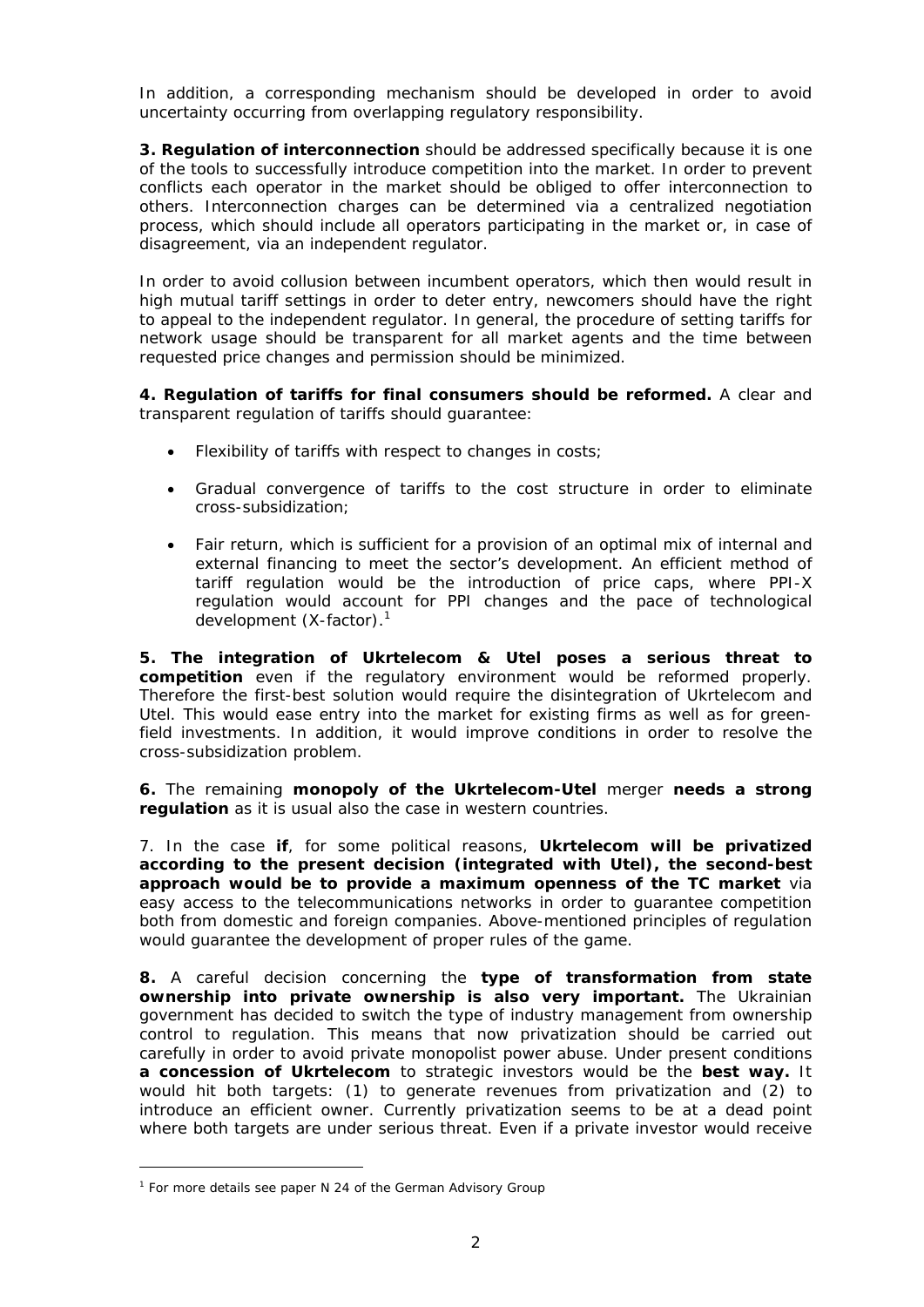temporal rights to additionally manage some part of the state-owned stake (say, 25%), it could be doubted if such a procedure would substantially raise a strategic investor's interest in privatization. This has clear consequences for the bid price. Thus the retention of a major stake in state ownership may seriously hamper further improvement of corporate governance of the company.

# **Introduction**

1

In 1992 a strategic decision of the Ukrainian government in the telecommunications sector allowed international companies to work in the sector. Among others this has solved the problem of interconnecting the Ukrainian telecommunications market directly with the international networks. One of the results of this decision was the origin of a monopolistic international telephone service operator - Utel. Thus, besides the already existing Ukrtelecom, which was responsible for national long distance and local calls, a second player in fixed line telecommunication services entered the market.

In 2001 Utel was nationalized by buying out the shares of its private owners in order to re-integrate the international calls business into the state monopoly Ukrtelecom and than to privatize the monopoly as a whole. The privatization of Ukrtelecom's minority shares, which was finally approved by the parliament and planned to be carried out in 2001 was postponed to 2002, even notwithstanding the risk of a large state budget deficit. Ongoing debates among both policy makers and experts about the advantages and disadvantages of privatizing the monopolistic fixed lines telephone operator in Ukraine as well as the pendulant government's position signal that there is a lack of a coherent an consequent strategy for the sector's restructuring and modernization. Besides, there is no clear consensus about the role of privatization and of structural separation of the sector into different telephone services (local, long distance domestic and international).

The government advocates the idea of building up a monopoly with the following arguments: First, its potential to generate monopolistic profits and, therefore, a higher attractiveness of the monopoly for potential investors; second, a larger amount of capital, which would be available for investment into the sector. However, privatization of a 37 percent stake in Ukrtelecom may not resolve the major problems of the sector, which are (1) its low levels of technological development and technical modernization<sup>2</sup>, and (2) inefficient operational management of the monopolistic operators<sup>3</sup>.

The approach taken seems to substantially underestimate the role of competition in this market. This paper aims to answer two urgent questions: (1) what is the proper regulatory environment under Ukrainian conditions and (2) why competition is needed to be introduced into the sector.

<sup>&</sup>lt;sup>2</sup> According to the annual report of Ukrtelecom, by the end of 1999 only 12.9% exchanges were digital as opposed to above 70% in most OECD countries.

<sup>&</sup>lt;sup>3</sup> Employment of the Ukrtelecom was more than twice that of average for telecommunications operators in EU countries.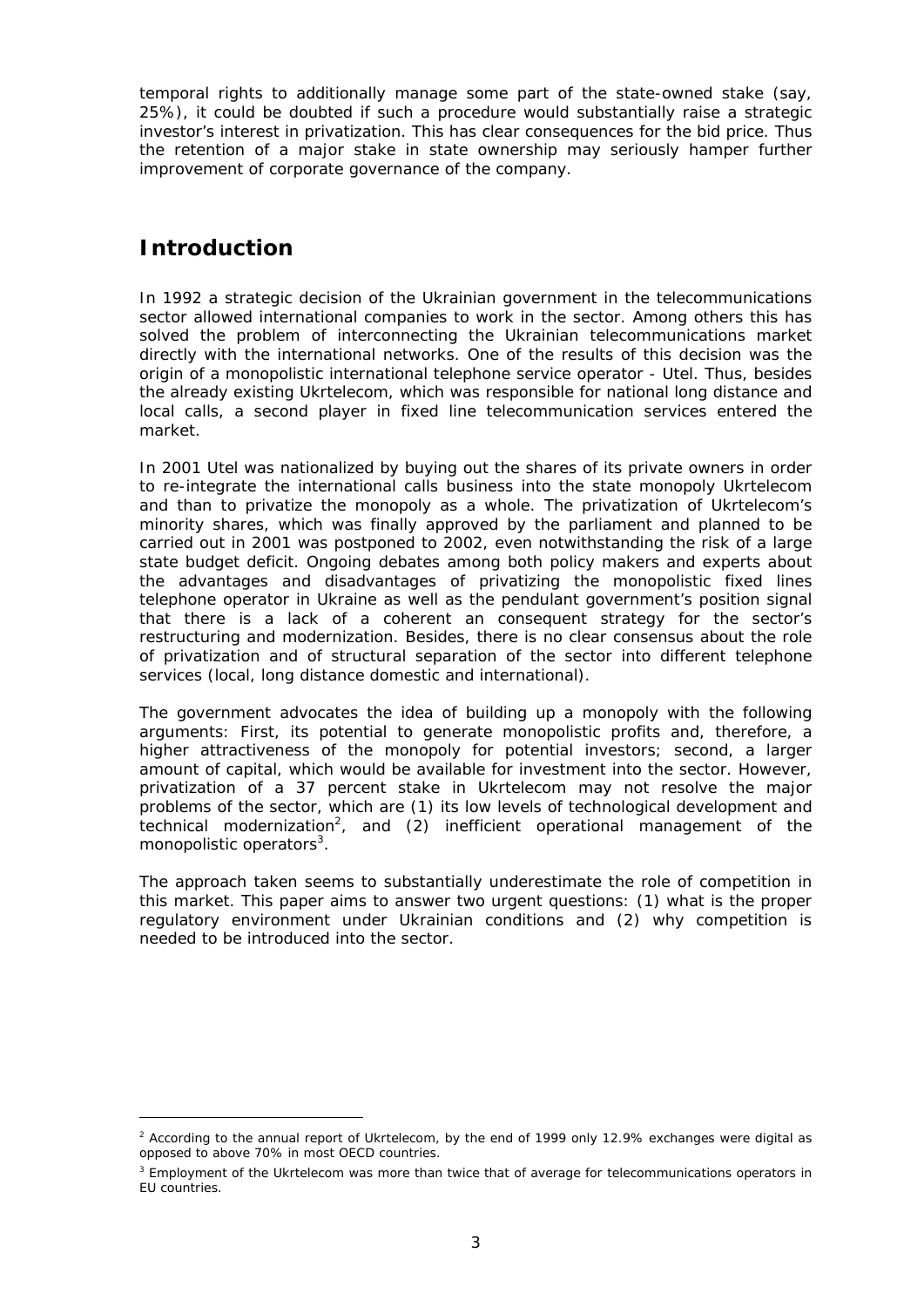# **Competition in the telephone service market**

When Ukrtelecom's privatization is discussed main arguments usually focus on the expected budget revenues and the attraction of a private investor. The primary goal to be pursued is often lost out of sight: to deliver final consumers services of high quality but at the lowest price. The argument of budget revenue's serves very shortrun purposes and is not related to the mentioned primary goal. In contrast, the argument of attracting a private investor is related to the long-term development of the sector and of the delivery of telecommunications services. We will concentrate on the latter.

The major questions are (1) whether an integrated monopoly is favorable for the sector development, (2) whether a private monopoly is more efficient than a competitive market, (3) how can a monopoly maintain its position, and (4) how monopoly power abuse can be constrained. These questions are directly related to the economic discussion of allocative and dynamic efficiency of a monopoly vs. a competitive market. The paper will not review this discussion but rather focus on the concrete questions related to the urgent needs of the Ukrainian telecommunications sector<sup>4</sup>.

Often the argument of a higher efficiency of an integrated monopoly due to its higher investment potential is used in favor of the creation of a monopoly. However, this argument is valid only in the case if huge R&D investments are to be undertaken to achieve a substantial decrease of production costs. This argument can hardly be applied to the telecommunications market in Ukraine. The development of the Ukrainian telecommunications sector lags far behind the international level. However, needed investment is not of such huge amount; new investment into own R&D is not necessary because new technologies could be bought at the market. Thus there is no need for a monopoly profit. Often there are other arguments used in favor of the existence of a monopoly like: state security and the necessity to protect Ukrainian producers. In this case the question arises how costly such a policy would be and if this would be affordable for Ukraine. The creation of Utel however, was a good example, which demonstrated that the activity of international companies in the Ukrainian telecommunications market did<sup>5</sup> not hamper strategic interests of the industry.

Privatization of the dominant operator does not automatically lead to its efficient operation because a private monopoly

- will always set prices above costs and enjoy profits while generating deadweight losses for the society,
- it can afford slack management and still cover generated inefficiency and
- it can use earned profits to deter potential competitors.

 $\overline{a}$ 

<sup>&</sup>lt;sup>4</sup> An extended discussion and empirical evidence, which reveals greater efficiency of firms that operate in the competitive conditions can be found in Caves and Barton (1990), Green and Mayers (1991), Nickell (1996), Geroski (1990), Dutz and Hayri (1999), etc.

<sup>&</sup>lt;sup>5</sup> The simultaneous task of switching from soviet to international telecommunication networks and of developing Ukrainian networks were accomplished successfully mostly due to the participation of international telecommunications companies in the international and mobile communications segments of the Ukrainian TC sector. Until 1999 Utel, 49% of which were owned by international operators, made cumulative investments of USD 190 million. Until 1996 already 24 digital long-distance exchanges were installed, which still exceed current demand for the international telephone service. Since 1998 Utel started installing digital local exchanged and leasing them to state owned Ukrtelecom.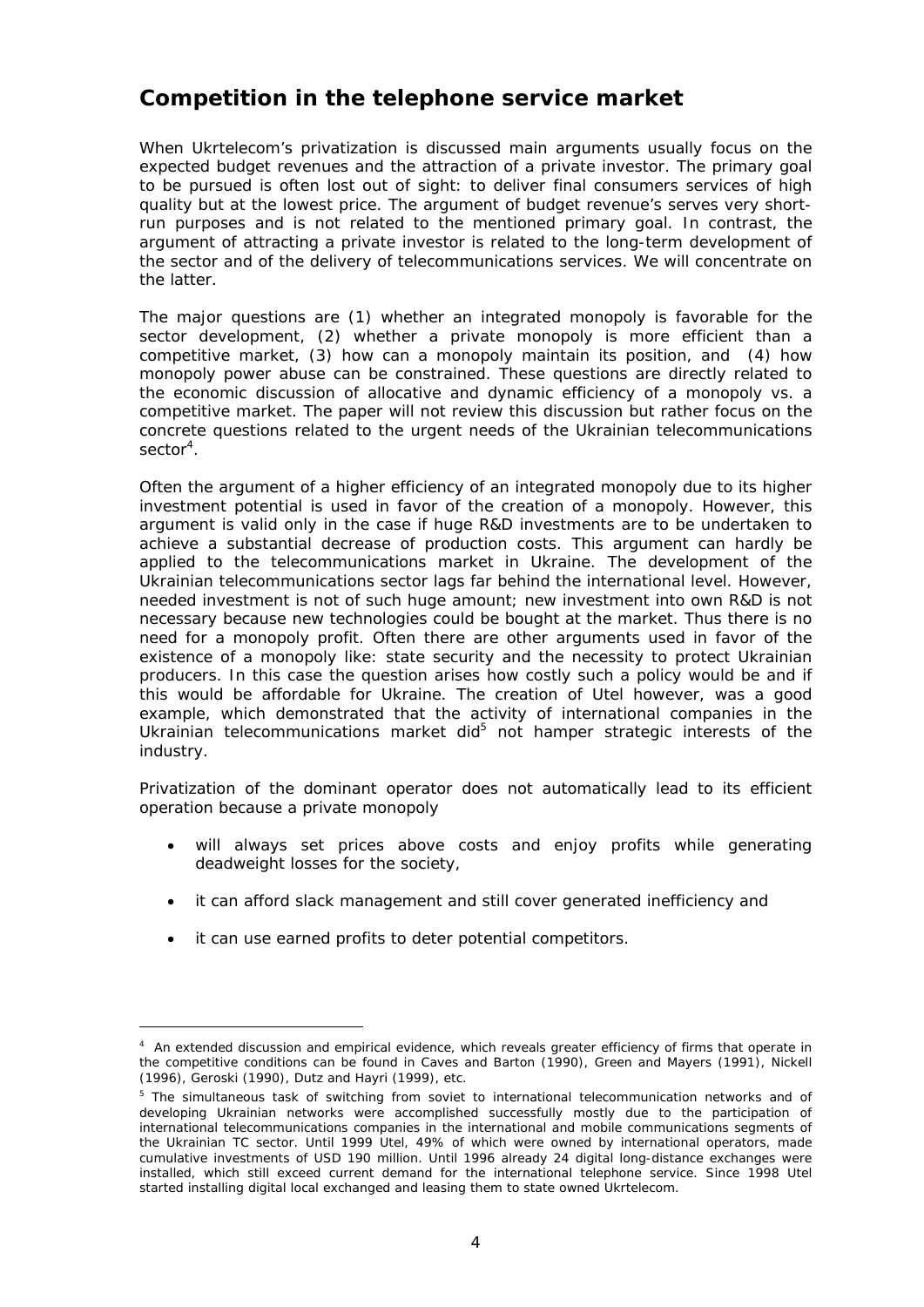Concerning cost efficiency a private monopoly can never be as efficient as a company under competitive conditions. Thus, pressure from outside is important in order to force a monopoly to improve its efficiency. In fact there are two kinds of pressure possible. The first is the implementation of government regulations, say, price caps. The second is the existence of threat of potential competitors entering the market. The latter is especially interesting in the case of building up a new monopoly in Ukraine by integration of Ukrtelecom and Utel. If they would not have been integrated and access to the local networks would be regulated, they could easily develop into potential competitors and force each other working efficiently.

An integrated monopoly can successfully deter the entry of new operators not only into the natural monopoly segments, but also into the potentially competitive segments of an industry. In fact, the market for telephone services can be divided into several segments – local, domestic long-distance and international services. According to present technological development the local telephone service has the strongest natural monopoly features<sup>6</sup>. No operator will create alternative wire networks because of their high fixed costs. The monopoly in the local telephone service is also the most harmful for the development of competition in related segments, since it is the only mean for final customers to get access to these services. A monopolist who excludes competitors from access to the local telephone service segment can also win long distance and international telephone service markets. Then a monopoly spreads into other markets and becomes self-reinforcing. High profitable long-distance and international call markets captured by a monopolist allow him to cross-subsidize the local telephone market in order to successfully deter competitors from entering the local phone market.

Thus, the regulation of access to local networks is crucial and the regulation of access to trunk networks is favorable in order to create pressure on the monopoly in order to make it working efficiently. If access to the networks is easy and transparent, the threat of potential competitors entering the market becomes credible and the monopolist would not be able to maintain high profits covering all its inefficiencies<sup>7</sup>. This credible threat of competition for the monopolies in the telephone market's segments should be created regardless this monopoly is state owned or privately owned. In Ukraine this can be achieved only if access to networks is properly regulated, including interconnection procedures and tariffs, network usage tariffs. International experience of the development of the TC market shows, that interconnection is a source of numerous disputes between operators. As we can see in Figure 1 the existence of an independent regulator plays a major role in solving disputes concerning interconnection. Therefore, regulation of access should be supported by the creation of an independent regulatory body<sup>8</sup>, which should also resolve interconnection disputes.

<sup>&</sup>lt;sup>6</sup> Due to quick technological advances the fixed lines networks lose their natural monopoly features because of increasing information transmission capacity and falling transmission cost, second, due to development of alternative modes of communication. For example, international telephone service nowadays can have competition from the computer data transmission and satellite communications; long distance voice transmission cost allows existence of alternative networks and has competition from microwave transmission; local telephone service can have competition from cable TV and wireless communications. Among local, long distance and international telecommunication markets the only one with still strong natural monopoly features is local telephone service market. Development of the close services-substitutes, like mobile fixed-like network, is stretched in time and cannot be considered as a successive competitor at least in the short-run.

 $<sup>7</sup>$  This theoretical argument was empirically supported and presented for telecommunications sector by</sup> Olivier Boylaud and Giuseppe Nicoletti "Regulation, market structure and performance in telecommunications", *OECD Economic Studies*, No.32, 2000/1

<sup>&</sup>lt;sup>8</sup> Regulator should be independent to avoid regulations capture by the monopoly.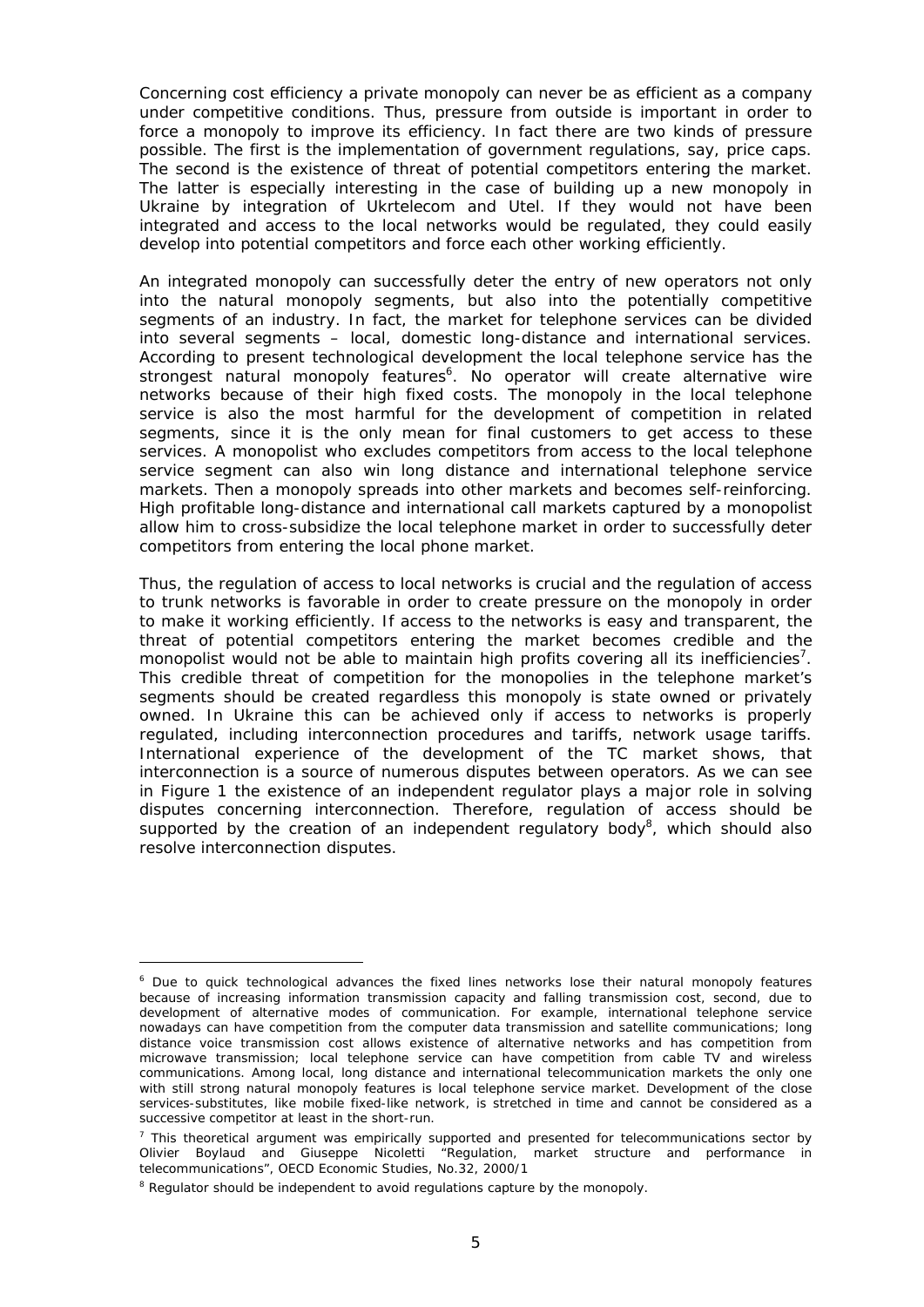# **Impediments to competition in the telephone service market**

At present, private operators are reluctant to enter the profitable and promising telecommunications market in Ukraine. Although in 2000 the total number of operators in the telecommunications market was already over 200<sup>9</sup>, Ukrtelecom with its affiliates and subsidiaries still occupied a dominant position on the telecommunications market, controlling 70% of it.

#### **Insufficient legal framework**

Major impediments to market entry are improper regulation and absence of regulatory institutions, which could be arbiters in conflicts between telecommunications operators. The absence of efficient rules strengthens the market power of the incumbent company (Ukrtelecom). Thus, although the Ukrainian TC market is proclaimed by the government to be open for entry de facto the market remains dominated by the state owned operators.

#### *Regulation of network access*

Notwithstanding the fact that the market has been divided into local, domestic longdistance and international services and operators in each segment were licensed, the interconnection between the licensed operators was not ensured. Interconnection procedures are put in favor of the dominant state owned operator<sup>10</sup>. In the opinion of both telecommunications market operators and the Antimonopoly Committee of Ukraine (AMC) insufficient access to networks is one of the major impediments to competition. According to the AMC factors constraining competition in the sector are the legislatively protected exclusive rights of Ukrtelecom's concerning the networks as well as " an unfavorably small scope of operations by other operators".11 None of the providers of public communications services can get access to the fixed networks and to public switches without a "cooperative agreement" with Ukrtelecom. The law "On communications" supports this position of Ukrtelecom and stipulates that Ukrtelecom is the only company owing and managing primary telecommunications networks, which before were owned by the state.

According to international experience interconnection fees are usually defined in negotiations between two operators. Only in the case of a disagreement they are set up by an independent regulator. This procedure is transparent for all market agents, since there are requirements to publicly announce tariff rates and the time between requested price changes and permission is regulated in a way to be minimized.

#### *Regulatory body*

 $\overline{a}$ 

At present there are two major players in the Ukrainian TC sector: the State Committee for Communication and Informatization (SCCI) and the state owned Ukrtelecom<sup>12</sup>. Despite there is no legislative basis declaring that Ukrtelecom has to fulfill duties of a regulator (and of course it should not), in practice, it performs some of these functions<sup>13</sup>. The absence of the separation of regulatory functions poses two

<sup>&</sup>lt;sup>9</sup> 914 licenses were issued by 01.01.2000. Nearly half of them to local telephone communications

<sup>&</sup>lt;sup>10</sup> Recent example is suite brought to the court by Golden Telecom against Ukrtelecom.

<sup>&</sup>lt;sup>11</sup> Report of the AMC, 1999.

<sup>&</sup>lt;sup>12</sup> In fact, Ukrtelecom and the SCCI have very tight relations. This is proved by the recent replacement of the SCCI top authorities with Ukrtelecom's top management. This situation makes impossible an independent regulation of Ukrtelecom.

<sup>&</sup>lt;sup>13</sup> A good example is access to primary networks, where Ukrtelecom restricts Golden Telecom and, most recently, a number of IP-Telephony operators from the access. Apart from explanations of improper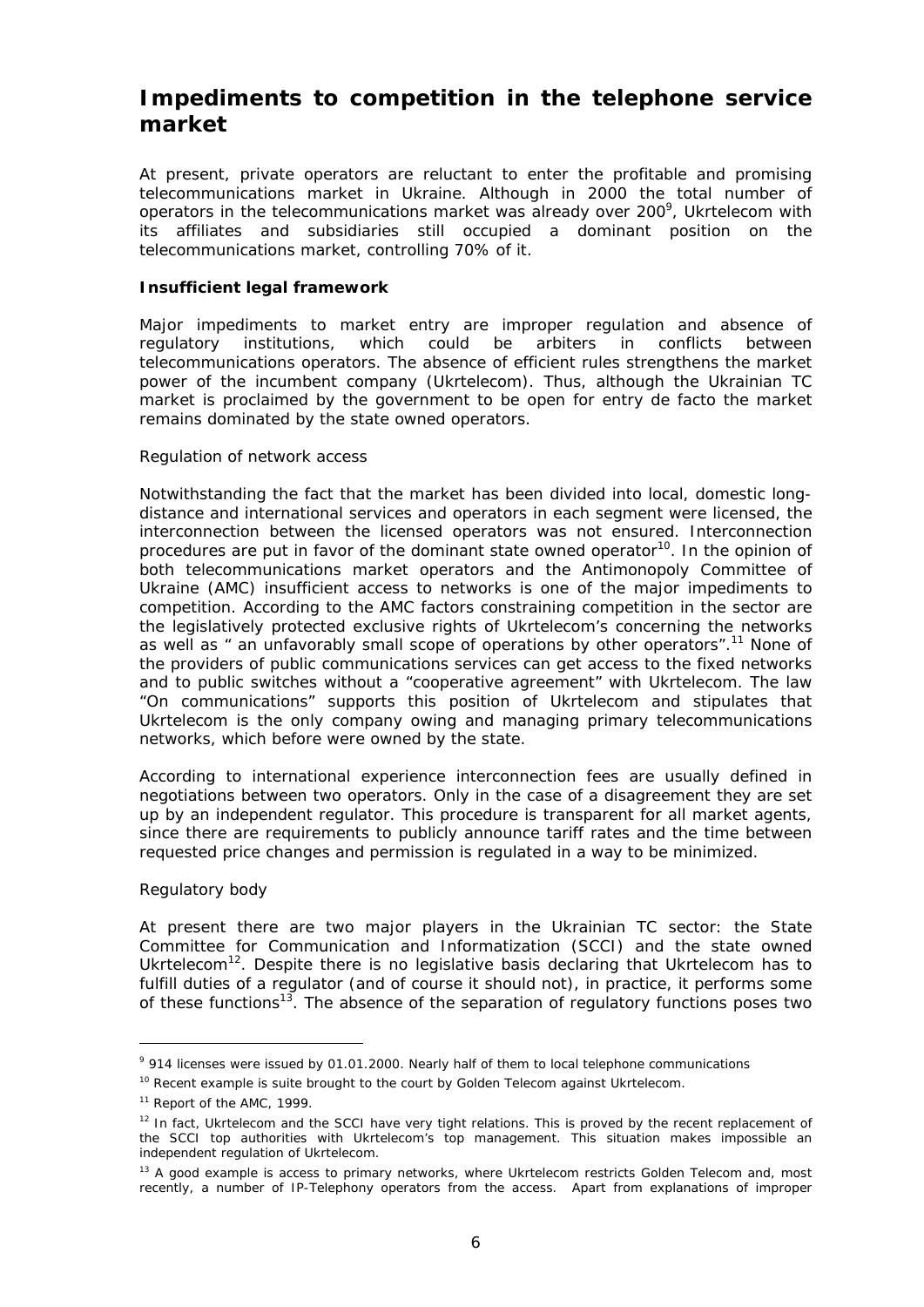problems: (1) Ukrtelecom being an operator is at the same time the primary network manager and has unconstrained power to influence access, and (2) the SCCI is responsible both for strategic policy-making and operational regulation of the industry. Both problems indicate the urgent necessity to restructure and reorganize



**Figure 1. Regulatory responsibilities in OECD countries across fields of control**

the regulatory procedures. The SCCI should be responsible exclusively for the policy in the industry, forming legislation framework and planning industry development. The state owned operator should be actually put on the same footing as other market operators and later split into separate businesses<sup>14</sup>. An independent regulator should play a major role in implementation of the telecommunication sector's legislation and in resolving conflicts between operators, as it is the case in OECD countries (see Figure 1). Specific issues concerning the independent regulator's financing, accountability, staff assignment, and functional structure are addressed in the next section.

#### *Certification problems*

In order to start operations in the Ukrainian telecommunications market an operator needs a certification of telecommunications equipment and frequency and/or operational licenses. The Committee of Standardization and Certification of Ukraine coordinates the certification procedures; testing and certification of telecommunications equipment is conducted by the SCCI. Certification of the telecommunications terminals or equipment used for public networks is mandatory, while certification of other equipment is voluntary.

In Ukraine international certificates are not honored without the product first being tested by one of the three Ukrainian laboratories. Monopolization of this procedure creates opportunities for rent-seeking. In 1998 Ukraine indicated that it would adhere

licenses or equipment certificates the right to restrict operators from access can be done only by the regulatory authority and not by the Ukrtelecom, which must be treated on equal footing with the rest of market agents.

<sup>&</sup>lt;sup>14</sup> This strategy was followed with AT&T in the US.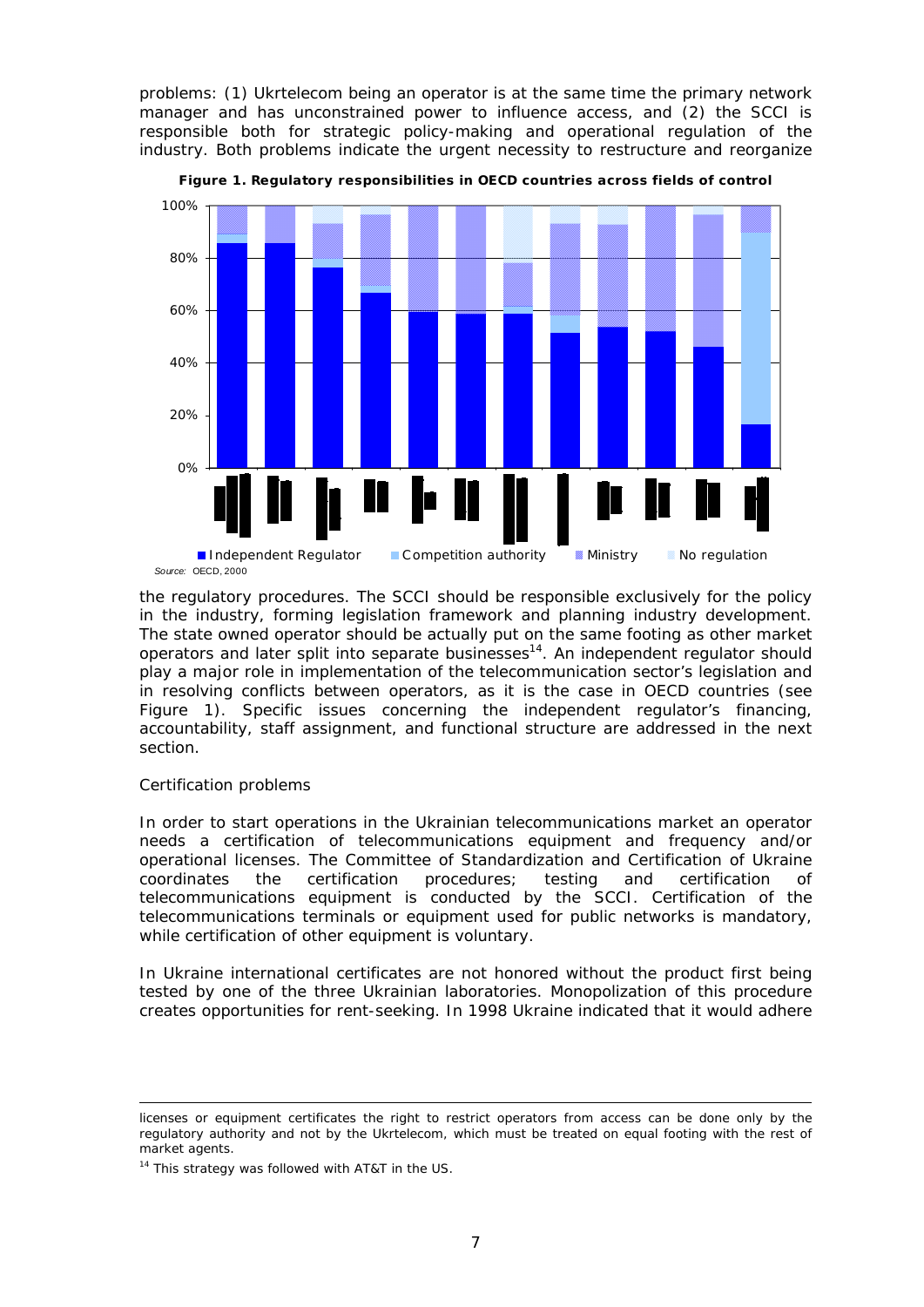to the EU regulations for standards and certification<sup>15</sup>, but until now only certificates issued by the Ukrainian testing centers are accepted unconditionally.<sup>16</sup> This resulted in a substantial delay of new entrants into the Ukrainian TC market. Thus, the current situation of certification requires further reforms and rightly falls under critique of the AMC.

#### **Monopoly power in the industry**

The state-run telecommunications company Ukrtelecom provides a wide range of telecommunications services – local, long-distance domestic, international telephone services, TV and radio broadcasting, data transmission, etc., operates the primary network and the major part of the secondary network (Ukrtek) and performs projecting, construction and maintenance of the networks.

The monopoly power of Ukrtelecom is continuously supported by a number of state regulations. Except the already discussed exclusively right to manage the networks interconnection, Ukrtelecom also cross-subsidizes local phone calls, which makes the sector of local phone calls un-attractive for new entrants. In addition the company also monopolizes a number of maintenance services.

These regulations give the monopoly the ability to control all segments of the telecommunications market and to deter potential competitors. According to the AMC, the industry is among leaders in monopolistic pricing and other antitrust legislation violations<sup>17</sup>. As it is reported by the AMC Ukrtelecom uses hidden forms of power abuse. An example is the international and long-distance telephone service markets, which are formally open to competition but in practice are dominated by the affiliated Ukrtelecom and Utel. This monopoly is based on the monopoly for local telephone service, where Ukrtelecom has a market share of 80%.

Most of these services could be unbundled and contracted out to competing operators and access to the different sectors of the TC market should be regulated as already was explained above.

The planned privatization of Ukrtelecom seems to show, that the government intends to gradually change its methods of controlling the sector from control managed by state ownership to control established via regulation. In this light emphasis on the design of a proper regulatory environment should become even greater.

#### **Tariffs for final consumers**

The existence of low tariffs of local communications service, which do not reflect underlying costs, is a general problem for a number of countries, including the OECD. In many countries, and Ukraine is not an exception, loss-making local telephone services are subsidized at the expense of long-distance and international services. Attempts are made in OECD countries in order to alleviate the problem, since it generates additional economic costs. First, it is leaving local telephone services market abandoned and overburdened with outdated technologies, second, it requires additional attempts to maintain monopolies in long distance or international telephone service markets generating subsidies.

<sup>&</sup>lt;sup>15</sup> In general, technological standards or spectrum allocation regulations should be brought in line with EU to avoid prohibitively high switching costs in the future.

<sup>&</sup>lt;sup>16</sup> See, for instance, Communication Market Analysis (2000), p.7.

<sup>&</sup>lt;sup>17</sup> For example, before 1994 Utel had the unique right to provide international and long distance domestic telephone services. After the Ukrainian Antimonopoly committee's (AMC) attack on the monopoly of provision of the conditions of the Utel's operation were revised.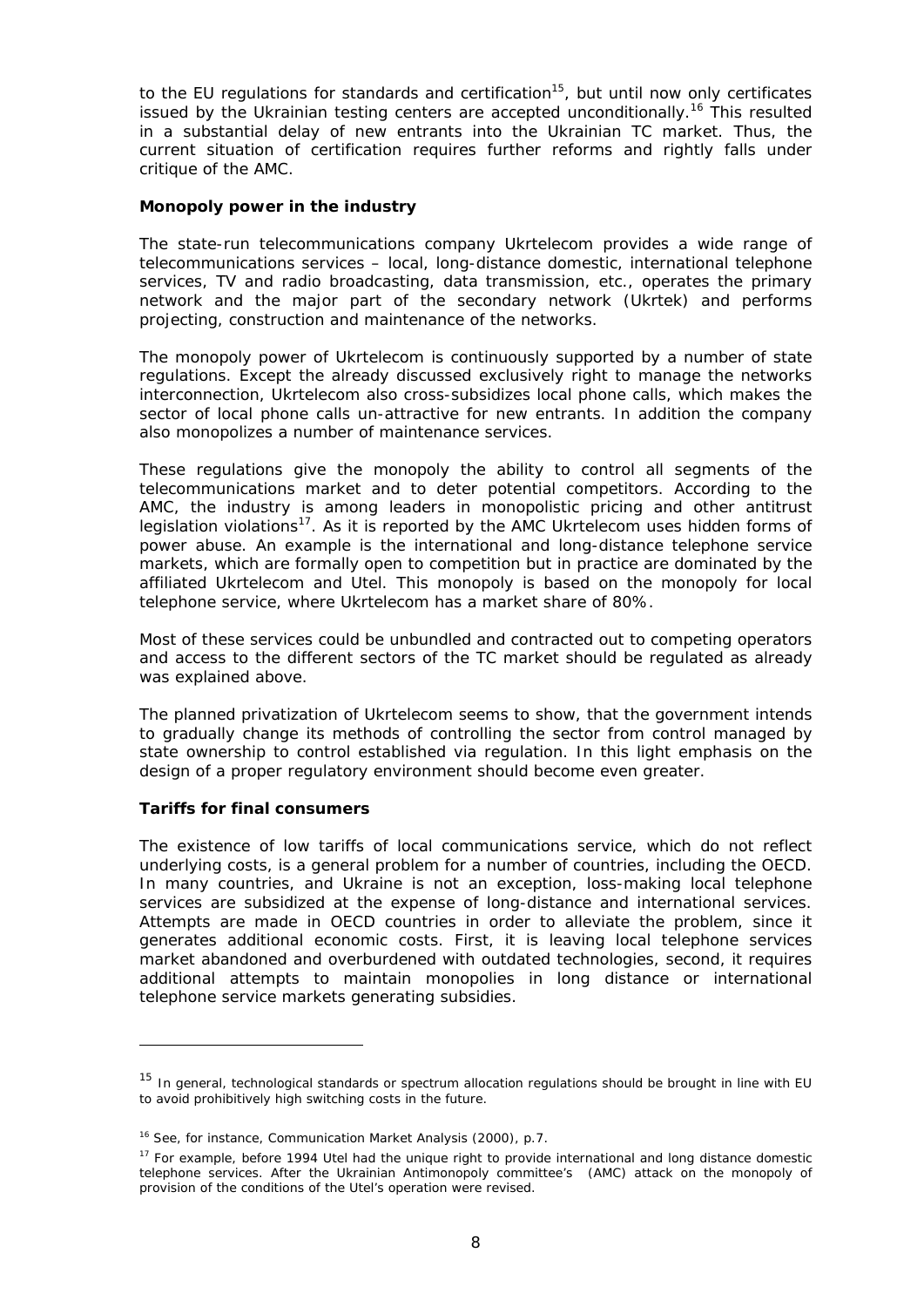In general, the elimination of cross-subsidization requires international calls tariffs to be reduced and local calls tariffs to be increased. As international experience reveales, operator's losses from decreasing tariffs of international calls were more than compensated by the gains from an increased number of calls<sup>18</sup>. However, it should be noted that an increase of the tariffs of local communication services might be a problematic issue in Ukraine because of the persisting low average level of personal income.<sup>19</sup> Thus, a decision should be made by the government to what extend local telephone services can be considered a social good. If the local telephone services would considered to be subsidized then such subsidies should be financed out of the state or local budgets financing. However, at an initial stage the number of privileged categories of telephone service users should be severely restricted.

Cross-subsidization can seriously hamper competition in the local calls' markets further slowing down technological change and profitability of the services. If low



local tariffs are supported for social reasons business of potential competitors in the segment is seriously economically restricted and business is attracted only into segments where high tariffs are set $20$ .

In OECD countries mainly a price cap regulation is used in order improve efficiency of tariff regulation (see Figure 2).

#### **Privatization of Ukrtelecom**

The strategy of merging Ukrtelecom and Utel before privatization in order to raise the value of the then existing telecommunications monopolist has a number of adverse effects: it worsens the problem of cross-subsidization, favors antitrust laws violation and questions further technological development of the industry due to constraints imposed on private entry and investments. Thus, to maintain the monopoly turns out to be very costly. IP telephony, satellite communications and other Internet services undermine natural monopoly status in international telephone service, while mobile communications and, potentially, cable TV networks threat monopoly in local telephone service.

Efficiency of the current policy of carrying out privatization of Ukrtelecom might be doubt. A strategic investor would be interested to control the company in order to secure investment. Owning only a 37% stake would not be sufficient for that purpose. Even in the case the strategic investor would be given the right to manage an additional state owned share of Ukrtelecom during a fixed period of time in order to achieve controlling right for that period the results of such a transfer of right might be doubt. Under condition of high instability and intransparency of the institutional

 $\overline{a}$ 

<sup>&</sup>lt;sup>18</sup> Price elasticity of the long-distance and international communication services is much higher than local one, which was proved by the empirical evidence in the US and other countries.

<sup>&</sup>lt;sup>19</sup> Many countries do not rebalance their tariffs because of the strong consumers' opposition to keep local prices low.

<sup>&</sup>lt;sup>20</sup> So called cream-skimming phenomenon.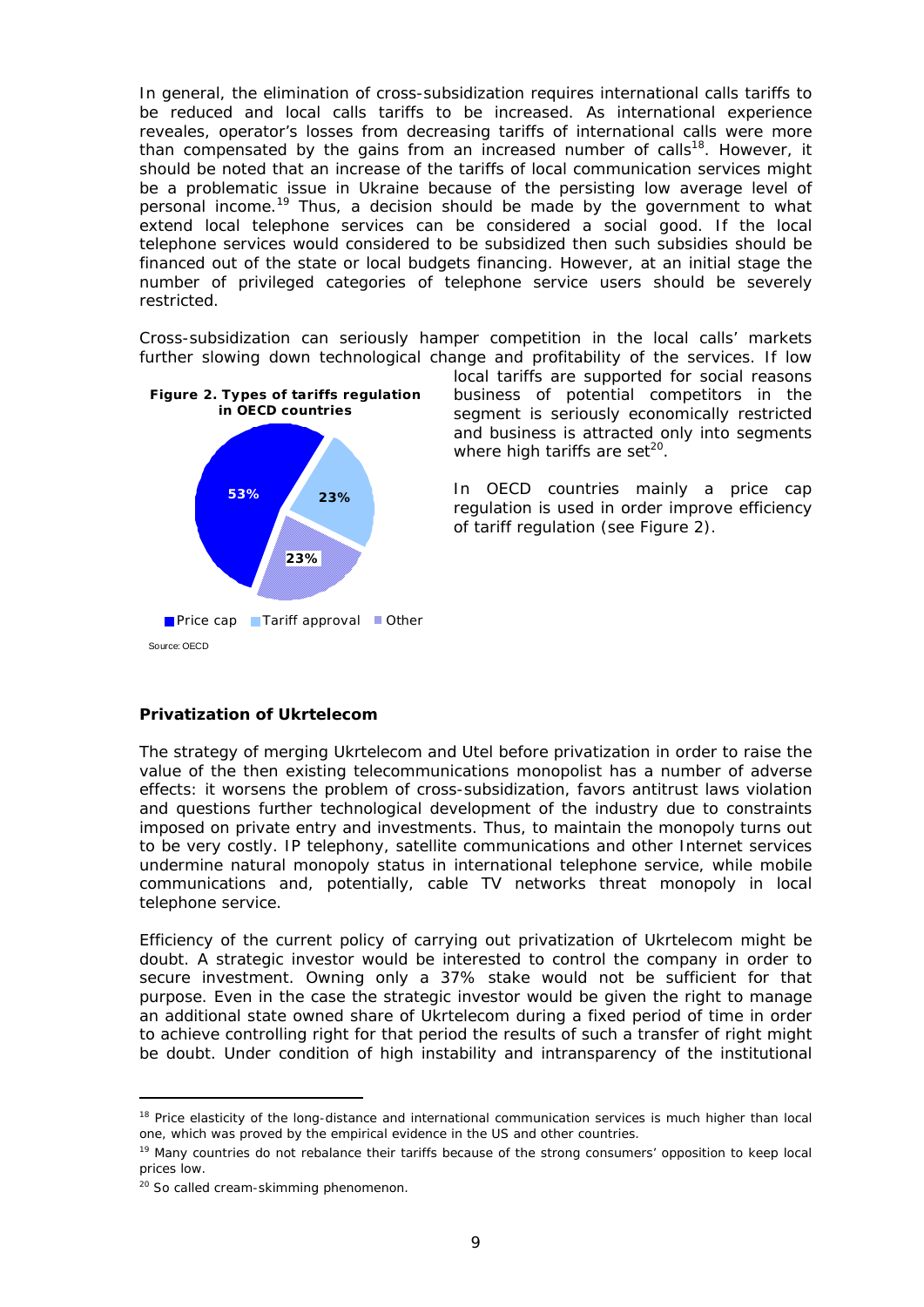framework in Ukraine potential foreign investors might not trust such rules. Thus, in order to privatize Ukrtelecom successfully the privatization of a majority stake is considered to be necessary. State control of the sector could then be achieved by implementing transparent and efficient regulation.

# **CONCLUSIONS AND POLICY RECOMMENDATIONS**

**1**. Regardless of the outcome of the privatization debate *introduction of*  competition into the TC market should be a strategic goal of the Ukrainian government in order to achieve efficient provision of telephone services. The primary measure in this respect is the elimination of entry barriers. This goal should be pursued in two directions: first, elimination of the administrative or regulatory barriers to entry and the second, reduction of the power of Ukrtelecom to deter entry.

**2.** *The establishment of an independent telecommunications regulator* would solve numerous problems concerning regulation of market access, resolving disputes on interconnection, non-discriminative licensing and control of tariffs. In addition it would improve transparency of regulatory procedures. Setting up of a regulator should guided by internationally accepted principles:

- Policymaking within the sector should be separated from the operational management which is carried out by a ministry or another body of executive power,
- Guaranty of the regulator's independence should be ensured via a collegial structure of its management, legally determined fixed terms of the office occupation as well as differentiated appointment of the staff,
- The regulator should be accounted to the authority, which is not directly in charge of the industry development (for instance, the Parliament of Ukraine).
- Independent financing, i.e. the regulator should be financed by a separate fund, which could be partially filled from the general budget and from the fees of market operators
- A horizontal functional structure of the regulator seems to be optimal in the light of rapid technological development in the industry, which will eventually lead to the convergence of different telecommunication services.

Increased competition in the telecommunication sector also raises the question about the corresponding mechanism to coordinate the activities of an independent regulator and of the competition authority. The mechanism should avoid uncertainty occurring from overlapping regulatory responsibility. The precise division of regulatory responsibilities is a matter of discussion, however, we consider rational retention of the merger/acquisition control and other pure antitrust regulation within the responsibilities of the antimonopoly committee at the same time allowing the regulator to perform demonopolization of the sector.

**3.** *Regulation of interconnection* should be addressed specifically because it is one of the tools to successfully introduce competition into the market. In order to prevent conflicts each operator in the market should be obliged to offer interconnection to others. Interconnection charges can be determined via a centralized negotiation process including all operators participating in the market or, in case of disagreement, via an independent regulator.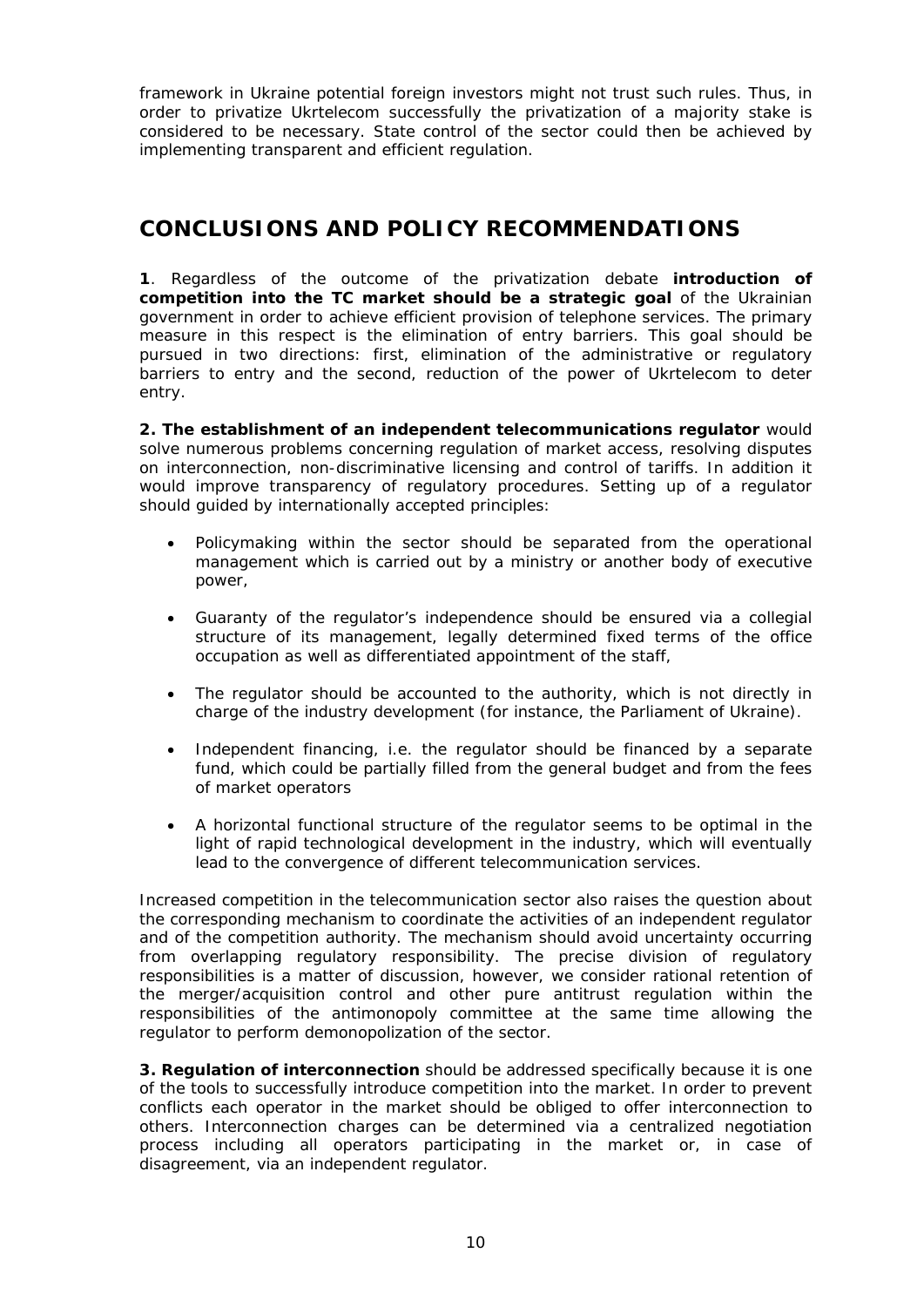In order to avoid collusion between incumbent operators which would result in high mutual tariff settings in order to successfully deter entry, newcomers should have the right to appeal to the independent regulator. In general, the procedure of setting tariffs for network usage should be transparent for all market agents and the time between requested price changes and permission should be minimized. Following US and UK experience the negotiation process becomes more "efficient" if operators are forced to present their accounting reports. Legislation in both the US and the EU states that interconnection to other operators should be provided at any feasible points under conditions equal to that of the owner of the network $2^1$ .

*4. Final consumers' tariff regulation should be reformed.* Clear and transparent regulation of tariiffs should guarantee:

- flexibility of tariffs with respect to changes in costs,
- gradual convergence of tariffs to the cost structure in order to eliminate crosssubsidization,
- fair return, which is sufficient for provision of an optimal mix of internal and external financing to meet sector's development. An efficient method of tariff regulation could be achieved by introducing a price cap, where PPI-X regulation would account for PPI changes and the pace of technological development  $(X-factor)^{22}$

*5. The integration of Ukrtelecom & Utel poses a serious threat to competition* even if the regulatory environment would be reformed properly. Therefore the first-best solution would require disintegration of Ukrtelecom and Utel. This would aese entry into the market for existing firms as well as for green-field investments. In addition, it would improve conditions in order to resolve the crosssubsidisation problem.

6. The remaining **monopoly of the Ukrtelecom-Utel** merger **needs strong regulation** as it usual also in western countries.

**7.** In the case **if**, for some political reasons, *Ukrtelecom will be privatized according to the present decision (integrated with Utel), the second-best approach would be to provide maximum openness of the TC market* via easy access to telecommunications networks in order to guarantee competition both from domestic and foreign companies. Above-mentioned principles of regulation would guarantee the development of proper rules of the game.

*8.* A careful decision concerning the *type of transformation from the state into private ownership is also very important.*. As long as the government decides to switch the type of industry management from ownership control to regulation, privatisation should be done carefully in order to avoid private monopolist power abuse. The *best way* to proceed in this situation would be *a concession of*  **Ukrtelecom**. It would hit both targets: (1) to generate revenues from privatization and (2) to introduce an efficient owner. Currently privatization seems to be in a dead point where both targets are under the serious threat. Even if private investor would receive temporal rights to additionally manage some part of the state-owned stake (say, 25%), it could be doubted if such a procedure would substantially raise a strategic investors interest in privatization. This has clear consequences for the bid price. Thus the retention of a major stake in the state ownership may seriously hamper further corporate governance of the company.

-

<sup>&</sup>lt;sup>21</sup> For example see the US 1996 Telecommunications Act.

 $22$  For more details see paper N 24 of the German Advisory Group